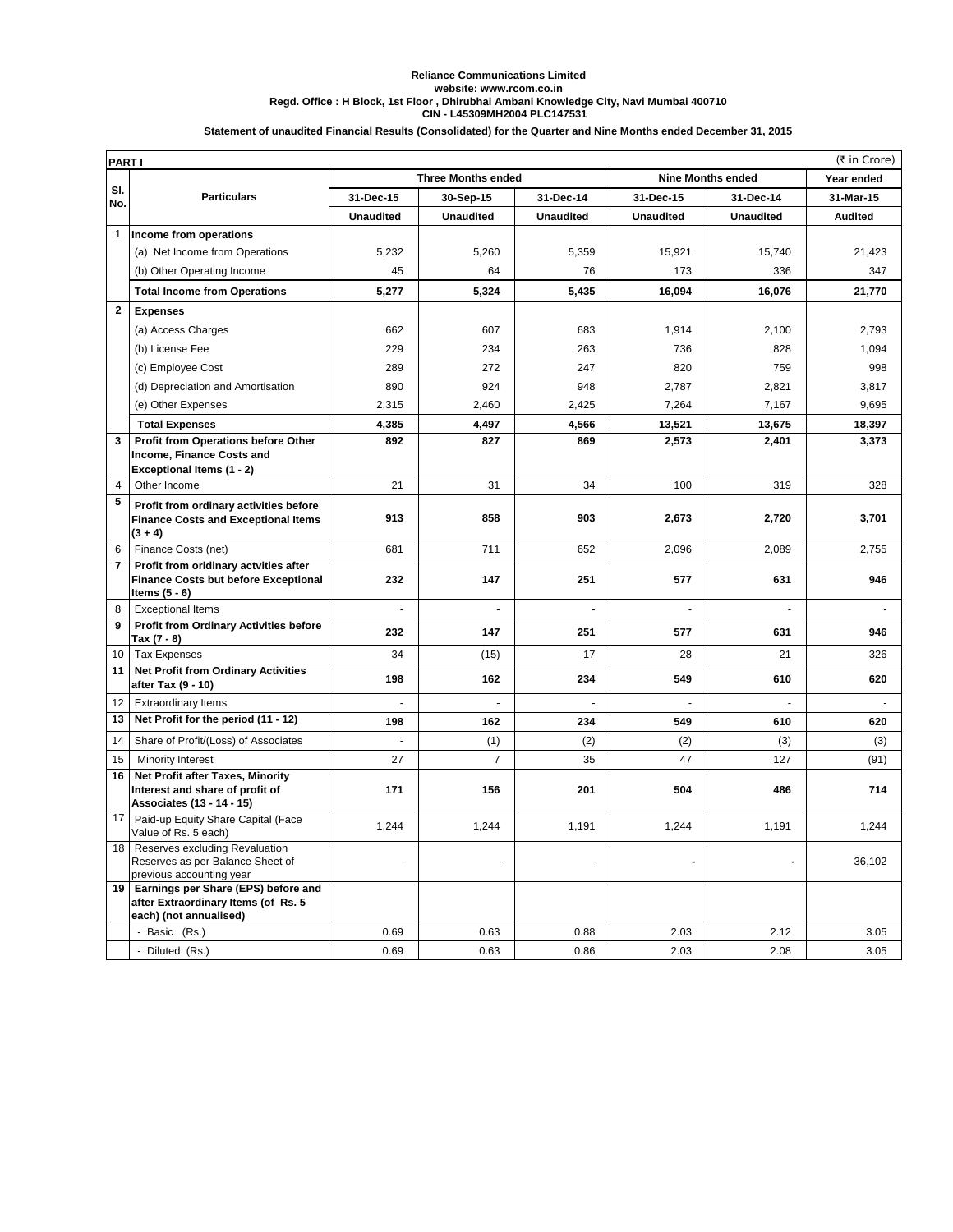| <b>PART II</b> |                                                                  |                           |                  |                      |                          |                  |                |  |  |
|----------------|------------------------------------------------------------------|---------------------------|------------------|----------------------|--------------------------|------------------|----------------|--|--|
|                | Segment wise Revenue, Results and Capital Employed               |                           |                  |                      |                          |                  | (₹ in Crore)   |  |  |
| SI.            | <b>Particulars</b>                                               | <b>Three Months ended</b> |                  |                      | <b>Nine Months ended</b> |                  | Year ended     |  |  |
| No.            |                                                                  | 31-Dec-15                 | 30-Sep-15        | 31-Dec-14            | 31-Dec-15                | 31-Dec-14        | 31-Mar-15      |  |  |
|                |                                                                  | <b>Unaudited</b>          | <b>Unaudited</b> | <b>Unaudited</b>     | <b>Unaudited</b>         | <b>Unaudited</b> | <b>Audited</b> |  |  |
|                | <b>Segment Revenue</b>                                           |                           |                  |                      |                          |                  |                |  |  |
|                | (a) India Operation                                              | 4,651                     | 4,701            | 4,799                | 14,143                   | 14,197           | 19,103         |  |  |
|                | (b) Global Operation                                             | 1,106                     | 1,062            | 1,236                | 3,285                    | 3,316            | 4,610          |  |  |
|                | Total                                                            | 5,757                     | 5,763            | 6,035                | 17,428                   | 17,513           | 23,713         |  |  |
|                | Less: Inter segment revenue                                      | (459)                     | (408)            | (566)                | (1,234)                  | (1, 118)         | (1,615)        |  |  |
|                | <b>Net Income from Operations</b>                                | 5,298                     | 5,355            | 5,469                | 16,194                   | 16,395           | 22,098         |  |  |
| $\overline{2}$ | <b>Segment Results</b>                                           |                           |                  |                      |                          |                  |                |  |  |
|                | Profit / (Loss) before Tax and Finance<br>Cost from each segment |                           |                  |                      |                          |                  |                |  |  |
|                | (a) India Operation                                              | 805                       | 784              | 871                  | 2,422                    | 2.609            | 3,325          |  |  |
|                | (b) Global Operation                                             | 108                       | 74               | 32                   | 251                      | 111              | 376            |  |  |
|                | <b>Total</b>                                                     | 913                       | 858              | 903                  | 2,673                    | 2,720            | 3,701          |  |  |
|                | Less : (i) Interest                                              | 681                       | 711              | 652                  | 2,096                    | 2,089            | 2,755          |  |  |
|                | (ii) Other unallocable<br>expenditure net off                    |                           |                  | $\ddot{\phantom{1}}$ |                          |                  |                |  |  |
|                | (iii) Other unallocable<br>Income                                |                           | ä,               | $\blacksquare$       | $\blacksquare$           | $\blacksquare$   |                |  |  |
|                | <b>Total Profit before Tax</b>                                   | 232                       | 147              | 251                  | 577                      | 631              | 946            |  |  |
| 3              | <b>Capital Employed</b>                                          |                           |                  |                      |                          |                  |                |  |  |
|                |                                                                  |                           |                  |                      |                          |                  |                |  |  |
|                | (Segment assets - Segment liabilities)                           |                           |                  |                      |                          |                  |                |  |  |
|                | (a) India Operation                                              | 69,955                    | 69,423           | 66,972               | 69,955                   | 66,972           | 67,276         |  |  |
|                | (b) Global Operation                                             | 8,519                     | 8,366            | 7,749                | 8,519                    | 7,749            | 7,871          |  |  |
|                | (c) Others/ Unallocable                                          | 2,702                     | 3,030            | 2,499                | 2,702                    | 2,499            | 3,129          |  |  |
|                | <b>Total</b>                                                     | 81,176                    | 80,819           | 77,220               | 81,176                   | 77,220           | 78,276         |  |  |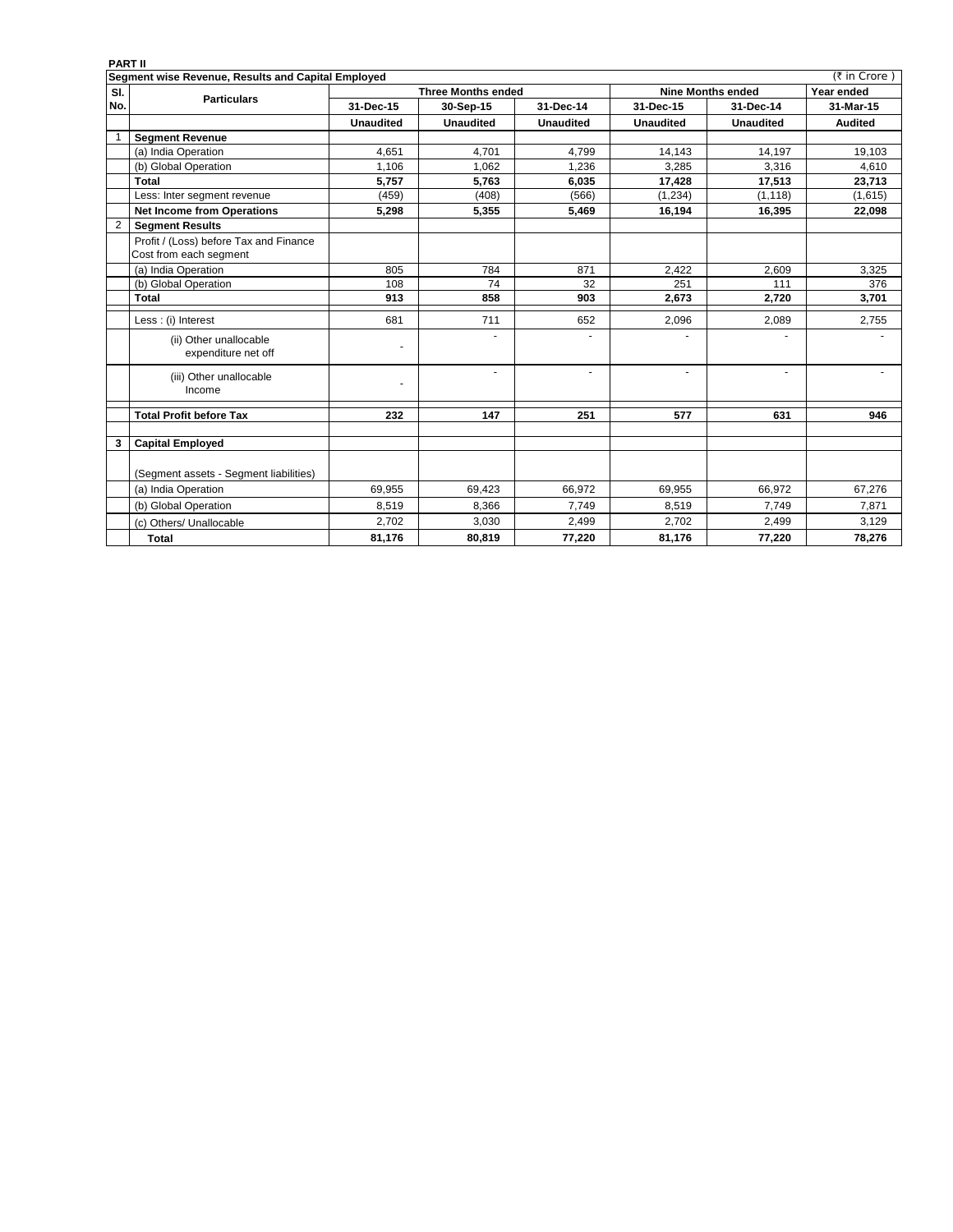## **Notes**

- 1. Figures of the previous period have been regrouped and reclassified, wherever required.
- 2. Pursuant to the Schemes of Arrangement ("the Schemes") sanctioned by the Hon'ble High Court of Judicature at Bombay, variation on account of changes in exchange rates including amortisation of the balance in "Foreign Currency Monetary Item Translation Difference Account (FCMITDA)" and depreciation consequent to addition of exchange differences to the cost of capitalised assets aggregating to  $\bar{\zeta}$  291 crore and  $\bar{\zeta}$  740 crore during the quarter and nine months ended December 31, 2015 respectively, are withdrawable from General Reserve. These withdrawable items are not considered in the accounts for the quarter and nine months ended on December 31, 2015 and consequently, no withdrawal has been made. The necessary effects, if any, will be carried out at the year end. The Company has, as permitted under the said Schemes, adjusted additional depreciation and amortisation of  $\bar{\tau}$  294 crore and  $\bar{\tau}$  895 crore, arising on fair value of the assets, for the quarter and nine months ended on December 31, 2015 respectively by withdrawing an equivalent amount from General Reserve. This matter has been referred to in the Limited Review Report by the Auditors.
- 3. Pursuant to the Companies Act, 2013 (the Act) becoming effective from April 1, 2014, the Company and a subsidiary company have adopted, based on technical assessment, estimated useful life of fixed assets as stipulated under Schedule II to the Act, except in case of some of its telecommunication equipments, as legally advised and as permitted by the said Schedule, where, based on condition of such telecommunication equipments, regular maintenance schedule, material of construction and past experience.
- 4. The income tax provision for the interim period is based on the estimate for the full financial year.
- 5. The Company is operating with India Operations, Global Operations and Others/ Unallocated segments. Accordingly, segment-wise information has been given. This is in line with the requirement of AS 17 "Segment Reporting".
- 6. Standalone financial results, for the quarter and nine months ended December 31, 2015 can be viewed on the website of the Company, National Stock Exchange of India Limited and BSE Limited at www.rcom.co.in, www.nseindia.com and www.bseindia.com respectively.
- 7. The listed Redeemable Non Convertible Debentures (NCDs) of the Company aggregating to ` 5,000 crore as on December 31, 2015 are secured by way of first pari passu charge on the whole of the movable properties, insurance contracts of the Company and its three subsidiaries and the asset cover thereof exceeds 100% of the principal amount of the said Debentures. Out of the above, in case of NCDs of  $\bar{\tau}$  2,000 crore, the Company has also